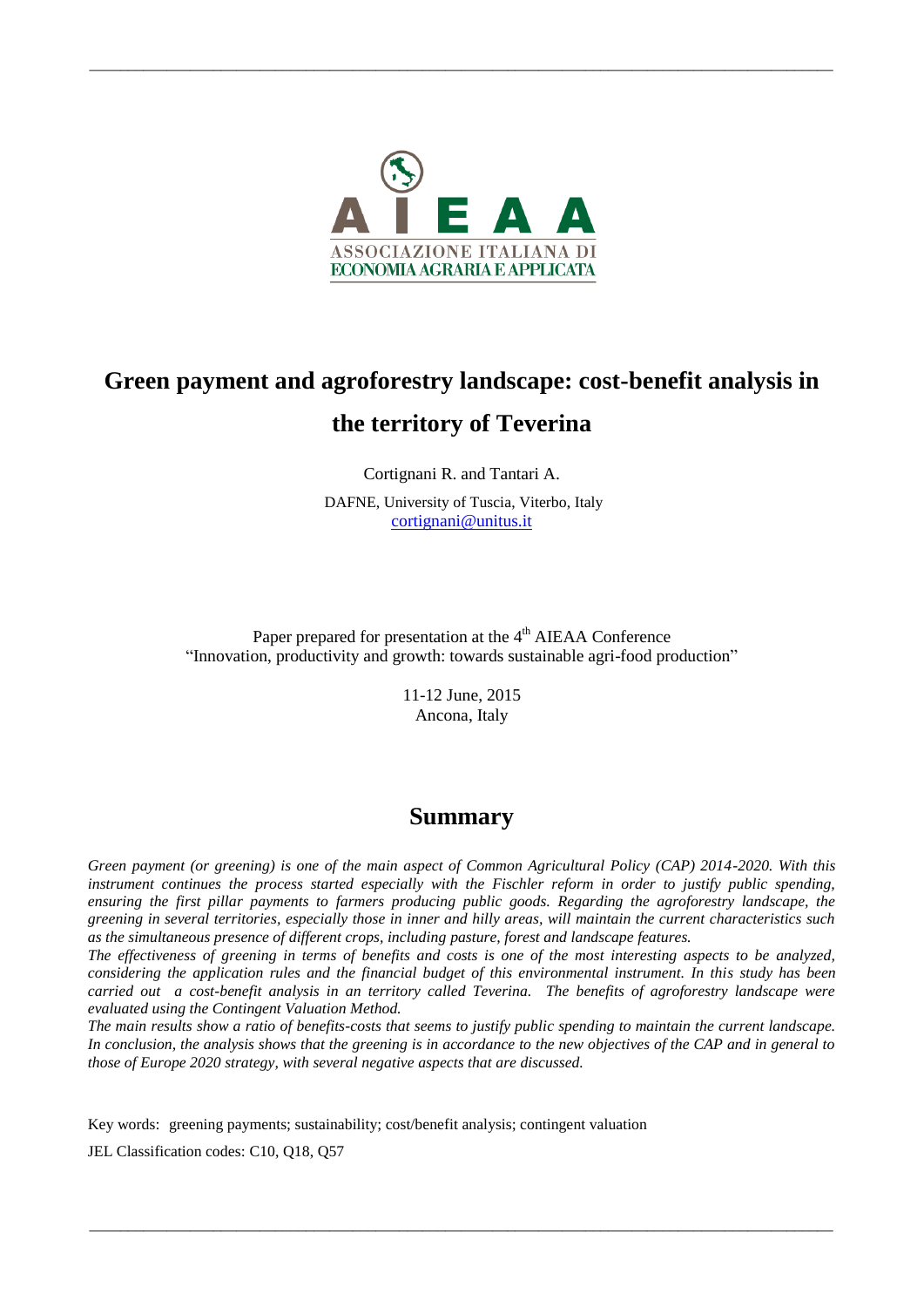# **Green payment and agroforestry landscape: cost-benefit analysis in the territory of Teverina**

*\_\_\_\_\_\_\_\_\_\_\_\_\_\_\_\_\_\_\_\_\_\_\_\_\_\_\_\_\_\_\_\_\_\_\_\_\_\_\_\_\_\_\_\_\_\_\_\_\_\_\_\_\_\_\_\_\_\_\_\_\_\_\_\_\_\_\_\_\_\_\_\_\_\_\_\_\_\_\_\_\_\_\_\_\_\_\_\_\_\_\_\_\_\_\_\_*

Cortignani R. and Tantari A. DAFNE, University of Tuscia, Viterbo, Italy

#### **1. INTRODUCTION**

The sustainable management of natural resources and climate action together form one of the three post-2013 objectives of the CAP, and are addressed by replacing the existing direct payments under Pillar 1 with a basic payment, supplemented by an additional payment conditional on farmers respecting certain 'agricultural practices beneficial for the climate and the environment'. This so-called 'green (henceforth, greening) is financed in part (30%) from national direct payment envelopes, and requires, among other things, crop diversification and the maintenance of existing grassland. The novelty of this approach lies in its attempt to define and fund EU-wide mandatory green standards through Pillar 1 direct payments (Matthews, 2013). The greening comprise three basic elements: diversifying cultivation, the maintaining of permanent grassland and the maintaining of the Ecological Focus Areas.

The greening continues the process started especially with the Fischler reform in order to justify public spending, ensuring the first pillar payments to farmers producing public goods. Regarding the agroforestry landscape, the greening in several territories, especially those in inner and hilly areas, will maintain the current characteristics such as the simultaneous presence of different crops, including pasture, forest and landscape features.

The current financial crises and low rates of economic growth have placed government expenditures under extraordinary pressures and governments are obliged to look for the ways in which they can make radical reductions. In a context of severe pressures to reduce levels of public expenditure, there is considerable scope to allocate funds more cost-effectively in support of the agri-environment, In the reform of the Common Agricultural Policy (CAP) it will be important to deliver the environmental objectives of agricultural policy more cost-effectively (Hodge, 2009).

The effectiveness of greening in terms of benefits and costs is one of the most interesting aspects to be analyzed, considering the application rules and the financial budget of this environmental instrument. In this study has been carried out a cost-benefit analysis in an territory called Teverina. The benefits of agroforestry landscape were evaluated using the Contingent Valuation Method (CVM).

The CVM studies in Italy mainly concerned the preservation of existing rural landscape against possible sources of degradation, but there were also studies aimed at assessing the importance of improving landscape, for example through the planting of forests on the plains or the laying of underground high voltage transmission lines. Both donations and taxes were used as payment vehicle. For taxes, two different contingent market formulations were proposed. Sometimes an increase was assumed in order to preserve the landscape in its current form and so people were asked to state their WTP. In other cases it was proposed to waive a reduction in taxes paid in order to continue to pay subsidies to farmers whose interventions ensure the conservation of the landscape (Marangon and Temepesta, 2001; Tempesta and Thiene, 2004; Idda et al,, 2006).

*\_\_\_\_\_\_\_\_\_\_\_\_\_\_\_\_\_\_\_\_\_\_\_\_\_\_\_\_\_\_\_\_\_\_\_\_\_\_\_\_\_\_\_\_\_\_\_\_\_\_\_\_\_\_\_\_\_\_\_\_\_\_\_\_\_\_\_\_\_\_\_\_\_\_\_\_\_\_\_\_\_\_\_\_\_\_\_\_\_\_\_\_\_\_\_\_* 1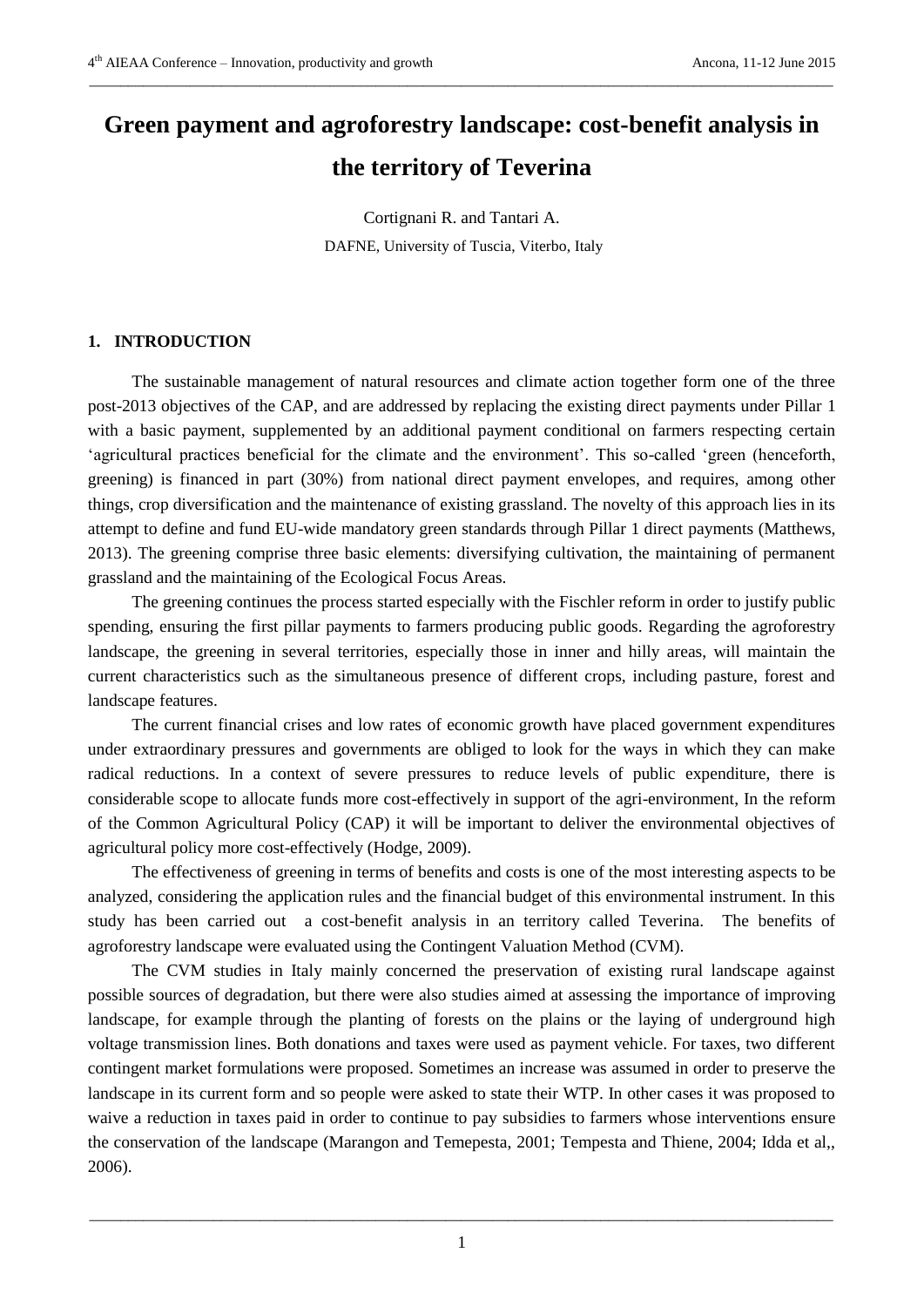The main results show a ratio of benefits-costs that seems to justify public spending to maintain the current landscape. In conclusion, the analysis shows that the greening is in accordance to the new objectives of the CAP and in general to those of Europe 2020 strategy, with some negative aspects that are discussed.

*\_\_\_\_\_\_\_\_\_\_\_\_\_\_\_\_\_\_\_\_\_\_\_\_\_\_\_\_\_\_\_\_\_\_\_\_\_\_\_\_\_\_\_\_\_\_\_\_\_\_\_\_\_\_\_\_\_\_\_\_\_\_\_\_\_\_\_\_\_\_\_\_\_\_\_\_\_\_\_\_\_\_\_\_\_\_\_\_\_\_\_\_\_\_\_\_*

In the next paragraph, the greening practices are described and a literature overview on the greening is shown. After illustrating the main elements of the methodology, the study area and the main sample characteristics are analysed. The paper ends with the results, their discussion and some final considerations.

### **2. BACKGROUND**

The European Council and the European Parliament have recently published the new CAP regulations for 2014–2020. These regulations concern supporting rural development through the European Agricultural Fund for Rural Development (No, 1305/2013); the financing, management, and monitoring of the CAP (No, 1306/2013); the rules for direct payments to farmers under support schemes within the framework of the CAP (No, 1307/2013); and the common organization of the markets for agricultural products (No, 1308/2013).

One of the main new features of the 2014–2020 regulations is payment for agricultural practices that are beneficial for the climate and the environment (henceforth, greening payment). This payment earmarks 30% of the currently available national envelope for the implementation of sustainable farming practices.

The requirements of this measure are in addition to cross-compliance constraints, which are requirements intended to protect the basic environmental conditions necessary to agriculture. These constraints comprise three basic elements:

- diversifying cultivation by growing at least two crops on farms where the arable land exceeds 10 ha, and at least three crops where arable land exceeds 30 ha, and by limiting the main crop to 75% of the arable land and the two main crops to 95% of the arable land;
- maintaining permanent grassland at the national, regional, or farm level;
- maintaining at least 5% (7% from 2017) of the arable land of farms larger than 15 ha as Ecological Focus Areas; these areas may take the form of fallow land, terraces, landscape features, buffer strips, hectares of agro-forestry, strips of eligible hectares along forest edges, areas with short-rotation coppice, afforested areas, areas with catch crops or green cover, or areas with nitrogen-fixing crops.

The system provides for greening equivalency, whereby environmentally beneficial practices already in place may be used instead of these basic requirements. For example, organic producers or farmers who participate to (or who are involved in) agro-environmental schemes will not have to meet additional requirements, as their practices are accepted as already providing clear ecological benefits. To avoid double funding under these conditions, payments made through rural development programs must take into account the basic greening requirements.

The greening payment acts as a remuneration for the production of public goods (environment, landscape, biodiversity), in line with the objectives of the Strategy Europe 2020 for smart sustainable and inclusive growth. In particular it can be an effective and important instrument to maintain ecosystem diversification, biodiversity and landscape, and could promote agroforestry and other sustainable management practice that facilitates farmland transition to strong multifunctionality (Barbieri and Valdivia, 2010).

Several studies on the possible impact of greening in Europe have been conducted in recent years. Some studies have a qualitative nature, and others use econometric and mathematical programming approaches.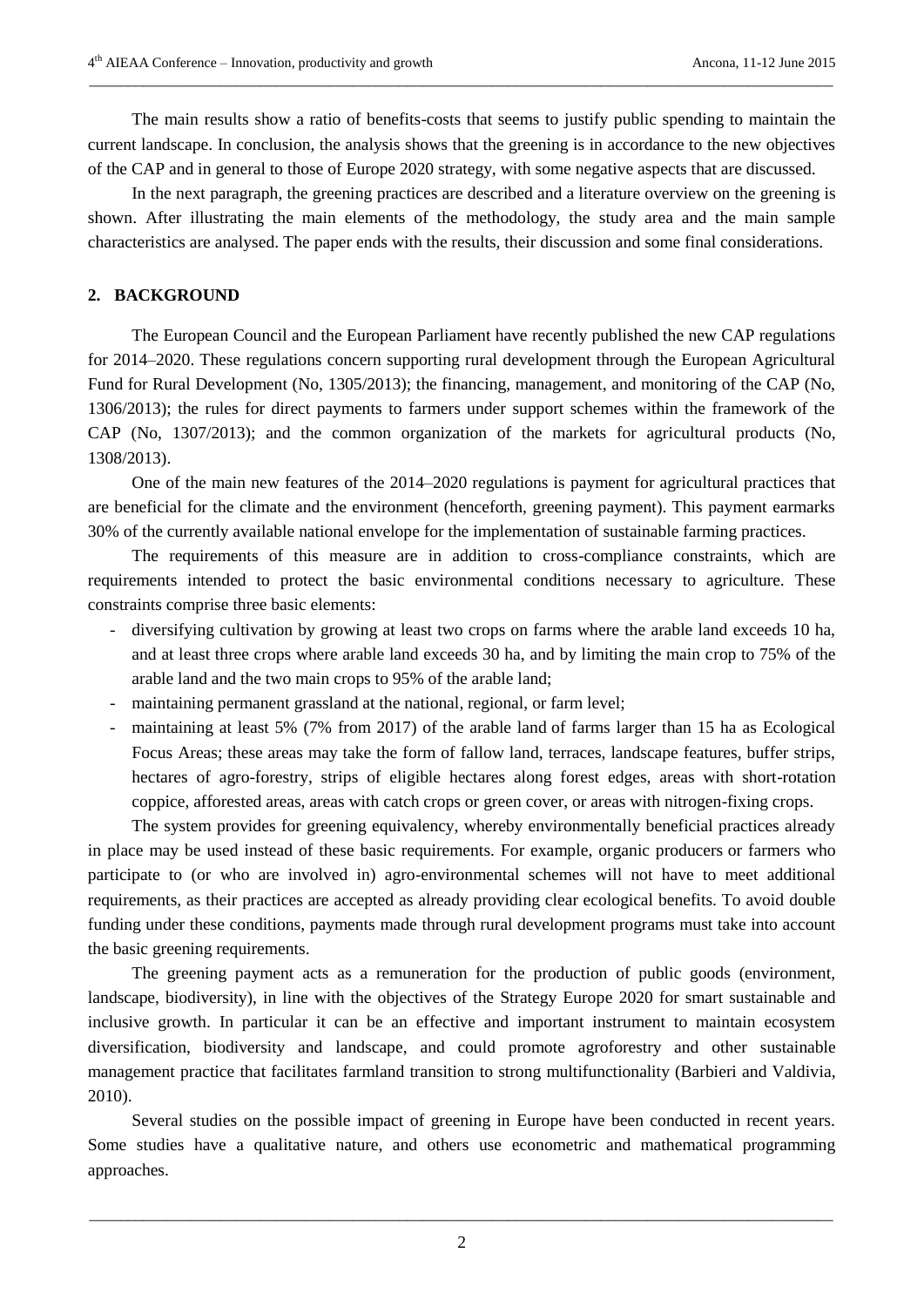Allen et al. (2012) argue that the Ecological Focus Areas have the greatest potential, with much of this potential depending, in practice, on precisely how proposals evolve, the final form they take, the scope for tailoring interventions to local circumstances, the behaviour of EU Member States, and the response by farmers. The PBL Netherlands Environmental Assessment Agency (Westhoek et al. 2012) pointed out that the impact of crop diversification and permanent grassland measures will be negligible, as most farms already meet these criteria. They argue that the most effective measure would be the EFA criteria, where changes will be seen in the levels of production and GHG emissions in the EU.

*\_\_\_\_\_\_\_\_\_\_\_\_\_\_\_\_\_\_\_\_\_\_\_\_\_\_\_\_\_\_\_\_\_\_\_\_\_\_\_\_\_\_\_\_\_\_\_\_\_\_\_\_\_\_\_\_\_\_\_\_\_\_\_\_\_\_\_\_\_\_\_\_\_\_\_\_\_\_\_\_\_\_\_\_\_\_\_\_\_\_\_\_\_\_\_\_*

Chiron et al. (2013) analysed the potential impacts of future CAP land use on the abundance of the 20 farmland bird species included in the French Farmland Bird Indicator (FBI). Chiron et al.'s study demonstrates that the relative abundances of specialized farmland bird species depend on both crop-cover type and the total area being cultivated. Model predictions show a general decline in the abundance of farmland birds between 2007 and 2020. The loss of farmland birds is predicted to be less pronounced in the greening scenario, although the predicted FBI values have relatively large errors. To optimize the effectiveness of the CAP on biodiversity at the national and continental levels, policies should be tested at smaller levels, such as regions or farmlands; the policies that represent the best options for biodiversity at these sublevels should then be combined to create a national plan.

Schulz et al. (2014) explored farmers' prospective responses to the greening. Their analysis was based on discrete choice experiments using a sample of 128 German farmers. Participants were asked to choose between a greening option, which had a given set of management prescriptions, and an 'opt-out' alternative, which offered a set cut of the single direct payment. Schulz et al. found that farmers' choices were driven by greening policy attributes, personal and farm characteristics, and interactions between these two groups of variables. While farmers overall perceived greening as a costly constraint, not all farmers were equally affected, nor were all greening provisions regarded as equally demanding. Specialised arable farms on highly productive land and intensive dairy farms were most likely to opt out of greening and voluntarily forgo part of their single payment entitlements.

Villanueva et al. (2015) perform an ex-ante assessment of AES in permanent cropping, analyzing several issues that have received little attention from researchers, such as Ecological Focus Areas (EFA) and collective participation. Their results show that almost half of the farmers would be willing to accept it up to 2% for low monetary incentives per additional 1% of the farmland devoted to EFA, while the rest would do it for moderate-to-high monetary incentives per additional 1% of EFA. However, for a high share of EFA (e.g., 5–7%) higher incentives would presumably be required due to the intrinsic spatial restrictions of olive groves.

Wąs et al. (2014) used a farm-optimization model with PMP techniques to estimate the potential effects of greening for 218 types of Polish farms. They found that a majority of Polish farms were already compliant with the new requirements, and that the adjustment of the remaining farms to the new requirements created only small changes in cropping structure and had a negligible impact on the income generated by the Polish farming sector. The Shannon index was used (Shannon, 1948) to verify crop diversification requirements for different types of farms.

Ahmadi et al (2015) explore how Scottish beef and sheep farms might be affected by the greening and flat rate payments under the current CAP reforms using an optimizing farm-level model. The results show that the greening measures of the CAP did not have much impact on net margins of most of the beef and sheep farm businesses, except for 'Beef Finisher' farm types where the net margins decreased by 3%. The move to regionalized farm payments increased the negative financial impact of greening on most of the farms but it was still substantially lower than the financial sacrifice of not adopting greening measures.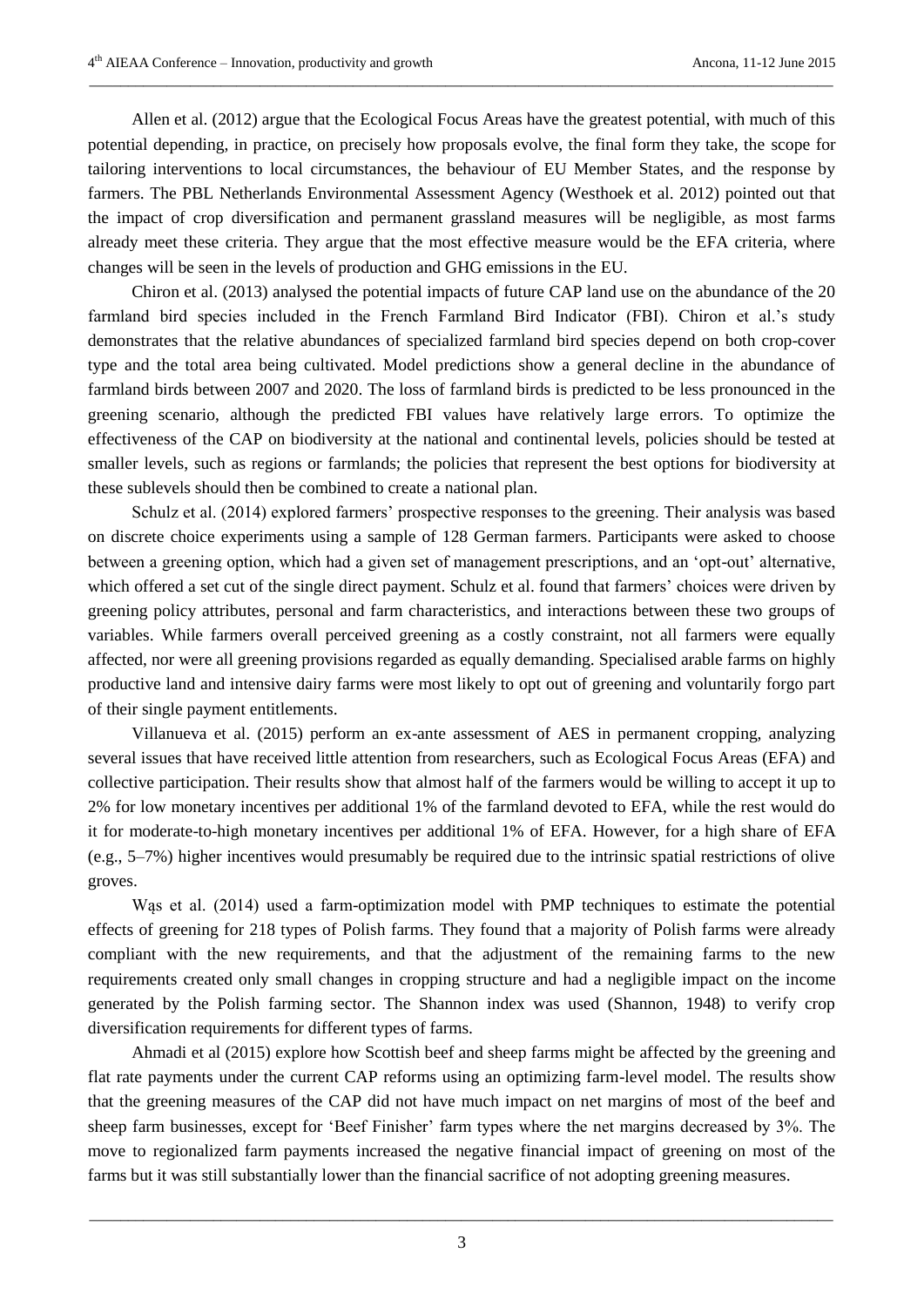Regarding the studies using the mathematical programming methodology, the modelling of greening measures is missing. Solazzo et al (2014) show the greening measures implementation in a positive mathematical programming model. However their study refers to old proposals of the European Commission, European Parliament and Council.

*\_\_\_\_\_\_\_\_\_\_\_\_\_\_\_\_\_\_\_\_\_\_\_\_\_\_\_\_\_\_\_\_\_\_\_\_\_\_\_\_\_\_\_\_\_\_\_\_\_\_\_\_\_\_\_\_\_\_\_\_\_\_\_\_\_\_\_\_\_\_\_\_\_\_\_\_\_\_\_\_\_\_\_\_\_\_\_\_\_\_\_\_\_\_\_\_*

#### **3. METHODOLOGY**

The Contingent Valuation (CV) method is a widely used nonmarket valuation method especially in the areas of environmental cost–benefit analysis and environmental impact assessment (Mitchell and Carson, 1989; Cummings et al., 1986). Its application in environmental economics includes estimation of non-use values, nonmarket use values or both of environmental resources (Venkatachalam, 2004).

The CV method was originally proposed by Ciriacy -Wantrup (1947) who was of the opinion that the prevention of soil erosion generates some 'extra market benefits' that are public goods in nature, and therefore, one possible way of estimating these benefits is to elicit the individuals' willingness to pay for these benefits through a survey method. However, Davis (1963) was the first to use the CV method empirically when he estimated the benefits of goose hunting through a survey among the goose-hunters. This method gained popularity after the two major non-use values, namely, option and existence values, have been recognised as important components of the total economic values in environmental economics literature, especially during the 1960s. While the conventional revealed preference methods such as travel cost method are not capable of capturing these non-use values (Smith, 1993), the only method that is identified for estimating these values is the contingent valuation method (Desvousges et al., 1993).

The conceptual paradigm is the Hahnemann model (1989), where a response function due to the utility concept of the neoclassical theory is formulated. The basic assumption is that the individual utility derives from both the environmental good that income.

A utility function  $u(j, Y, s)$  is associated with each individual, where *j* is a binary variable representing the environmental good, *Y* is income and *s* is a vector of socioeconomic characteristics.

The determination of each function is not easy, so a stochastic function is assumed

$$
u(j,Y,s) = v(j,Y,s) + e_j \qquad (j=0,1)
$$

where  $e_j$  is the stochastic error.

By the formulation of the question YES / NO, the interviewee answers YES only if:

$$
v(1, Y-x_i, s) + e_i \ge v(0, Y, s) + e_0
$$

where  $x_i$  is the bid subjected to interviewee.

The answer YES or NO to be understood as a random variable whose probability distribution is equal to:

$$
Prob(YES|x_i) = Prob[v(1, Y-x_i, s) + e_1 \ge v(0, Y, s) + e_0]
$$

Assuming a distribution logistics for the stochastic component and a linear form for deterministic component, getting following logit-linear model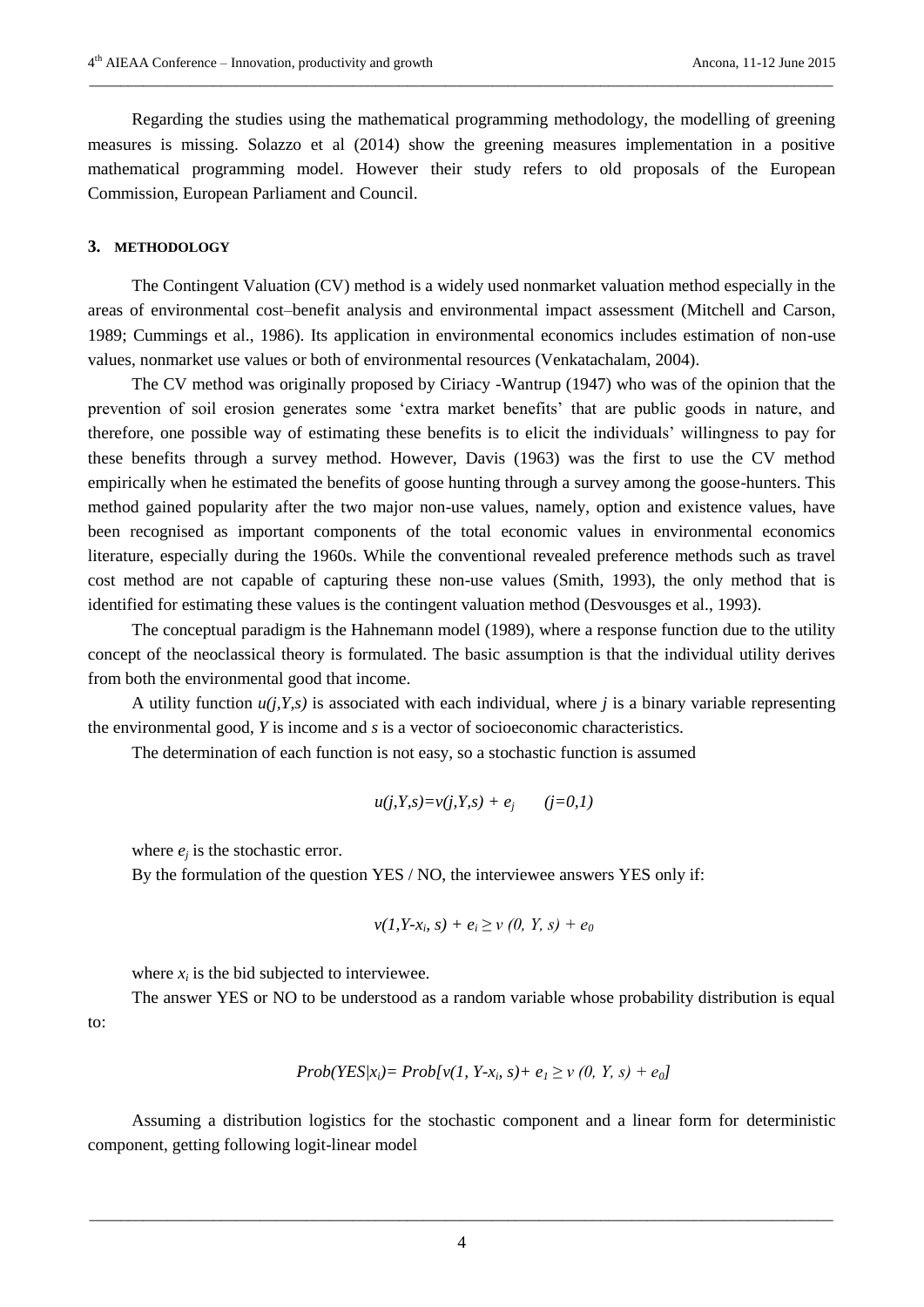$$
Prob(YES|x_i) = \frac{1}{1 + e^{-(\alpha - \beta x_i + \gamma s)}}
$$

On the basis of what has been proposed by Hanemann (1989) and Cooper and Loomis (1992), the Willingness to Pay (WTP) can be calculated in the following way

*\_\_\_\_\_\_\_\_\_\_\_\_\_\_\_\_\_\_\_\_\_\_\_\_\_\_\_\_\_\_\_\_\_\_\_\_\_\_\_\_\_\_\_\_\_\_\_\_\_\_\_\_\_\_\_\_\_\_\_\_\_\_\_\_\_\_\_\_\_\_\_\_\_\_\_\_\_\_\_\_\_\_\_\_\_\_\_\_\_\_\_\_\_\_\_\_*

$$
WTP = -\frac{\alpha}{\beta}
$$

where  $\alpha$  is the estimated coefficient relative to the intercept and  $\beta$  that relating to the bid variable.

#### **4. ANALYSIS EMPIRICAL**

#### *4.1. Study area*

Territory of *Teverina* is based at the north - east of Tuscia, near Viterbo (Italy). There are six municipalities forming the Teverina:

- Bagnoregio (72,61 km<sup>2</sup> for about 3,680 inhabitants);
- Castiglione in Teverina (19,96  $km^2$  for about 2,430 inhabitants);
- Celleno  $(24,59 \text{ km}^2 \text{ for about } 1,360 \text{ inhabitants})$ ;
- Civitella d'Agliano (32,89 km<sup>2</sup> for about 1,700 inhabitants);
- Graffignano  $(29,12 \text{ km}^2 \text{ for about } 2,350 \text{ inhabitants})$  and
- Lubriano (16,56 km<sup>2</sup> for about 960 inhabitants).

As rural territories are characterized by low population density and depopulation; historical-cultural heritage and archaeological monuments; predominantly agricultural sector; small family farms; natural and semi-natural ambience, In others words the area of *Teverina* is rural territory that offers history, ambience, landscape and typical products (Panin and Cortignani, 2011).

Table 1 shows that most of the total agricultural area of the study area is represented by utilised agricultural area and woodland.

| л.                      |                               | л.                               |                              |      |                               |  |
|-------------------------|-------------------------------|----------------------------------|------------------------------|------|-------------------------------|--|
| Municipalities          | Total<br>Agricultural<br>Area | Utilised<br>agricultural<br>area | Arboriculture Forest<br>area | area | Other<br>agricultural<br>area |  |
|                         | ha                            | $\%$                             |                              |      |                               |  |
| Bagnoregio              | 5,758                         | 70.4                             | 1.4                          | 20.4 | 7.8                           |  |
| Castiglione in Teverina | 1,422                         | 77.3                             | 1.0                          | 10.7 | 11.0                          |  |
| Celleno                 | 1,916                         | 82.0                             | 0.7                          | 9.0  | 8.2                           |  |
| Civitella d'Agliano     | 2,113                         | 74.4                             | 1.1                          | 13.1 | 11.4                          |  |
| Graffignano             | 1,494                         | 74.5                             | 0.2                          | 18.6 | 6.7                           |  |
| Lubriano                | 898                           | 82.9                             | 0.2                          | 9.5  | 7.4                           |  |
| Total                   | 13,601                        | 74.7                             | 1.0                          | 15.7 | 8.6                           |  |

Table 1. Total Agricultural Area in hectares and relative percentage of various components. For each municipalities and total.

Source: own elaboration on 2010 Agricultural Census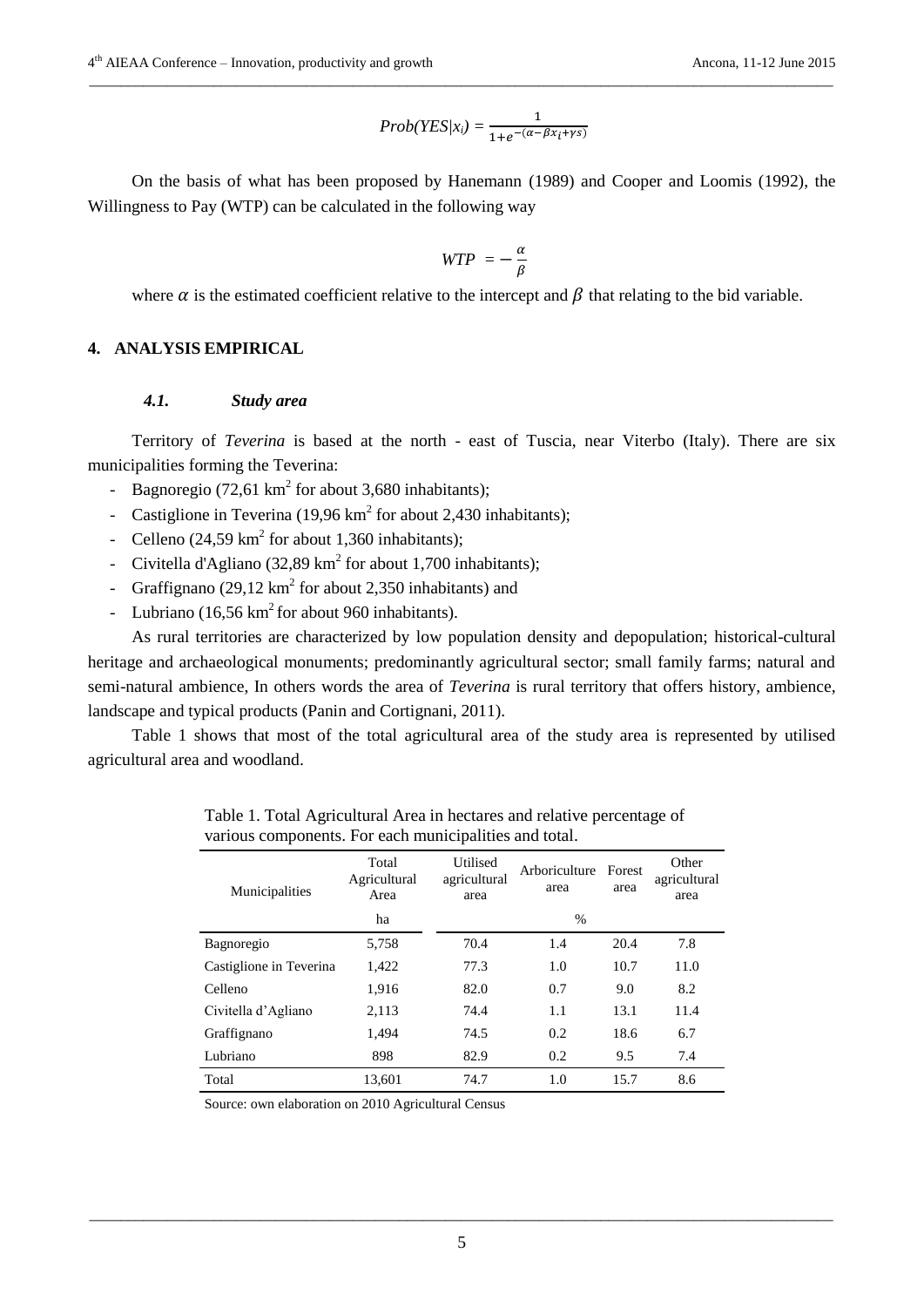Table 2 shows that most of the Utilised Agricultural Area of the study area is represented by arable land and permanent grassland and pasture.

*\_\_\_\_\_\_\_\_\_\_\_\_\_\_\_\_\_\_\_\_\_\_\_\_\_\_\_\_\_\_\_\_\_\_\_\_\_\_\_\_\_\_\_\_\_\_\_\_\_\_\_\_\_\_\_\_\_\_\_\_\_\_\_\_\_\_\_\_\_\_\_\_\_\_\_\_\_\_\_\_\_\_\_\_\_\_\_\_\_\_\_\_\_\_\_\_*

| Municipalities          | Utilised<br>Agricultural<br>Area | Arable<br>land | Vine | Permanent<br>crops | Vegetable | Permanent<br>grassland and<br>pasture |
|-------------------------|----------------------------------|----------------|------|--------------------|-----------|---------------------------------------|
|                         | ha                               | $\frac{0}{0}$  |      |                    |           |                                       |
| Bagnoregio              | 4,054                            | 72.0           | 0.5  | 5.5                | 0.4       | 21.6                                  |
| Castiglione in Teverina | 1,100                            | 64.6           | 15   | 9.3                | 0.0       | 11.0                                  |
| Celleno                 | 1,572                            | 72.4           | 0.6  | 8.1                | 0.4       | 18.5                                  |
| Civitella d'Agliano     | 1,572                            | 57.5           | 15.8 | 12.7               | 0.2       | 13.7                                  |
| Graffignano             | 1,112                            | 77.4           | 3.0  | 15.5               | 0.4       | 3.7                                   |
| Lubriano                | 745                              | 74.9           | 1.7  | 6.4                | 0.4       | 16.6                                  |
| Total                   | 10,155                           | 69.8           | 4.8  | 8.6                | 0.3       | 16.4                                  |

Table 2. Utilised Agricultural Area in hectares and relative percentage of various components. For each municipalities and total

Source: own elaboration on 2010 Agricultural Census

#### *4.2. Survey and main sample characteristics*

The surveys were filled by direct interview. Photos of current landscape and possible alternative that can be achieved without the CAP payments, are been shown to the various interviewees.

The current landscape is in line with the greening practices. It is diversified, with the presence of more crops, permanent grassland and EFA elements. The greening could maintain this kind of landscape until 2020.

The alternative landscape was modified from the original photo with the GIMP software. This landscape provides the prevalence of a single crop, the elimination of some EFA elements and converting a part of the permanent grassland in arable. Therefore, a typical landscape of intensive agriculture carried out in the hills was obtained. The prevalent autumn-winter cereal could be the wheat.

Comparing these two types of landscape, to the interviewee was asked if he was willing to pay a certain annual amount to maintain the current landscape. The payment instrument is the tax.

Additional socio-economic data and attitudinal and behaviour towards the environment and its resources have been detected. The table 3 shows the main sample characteristics.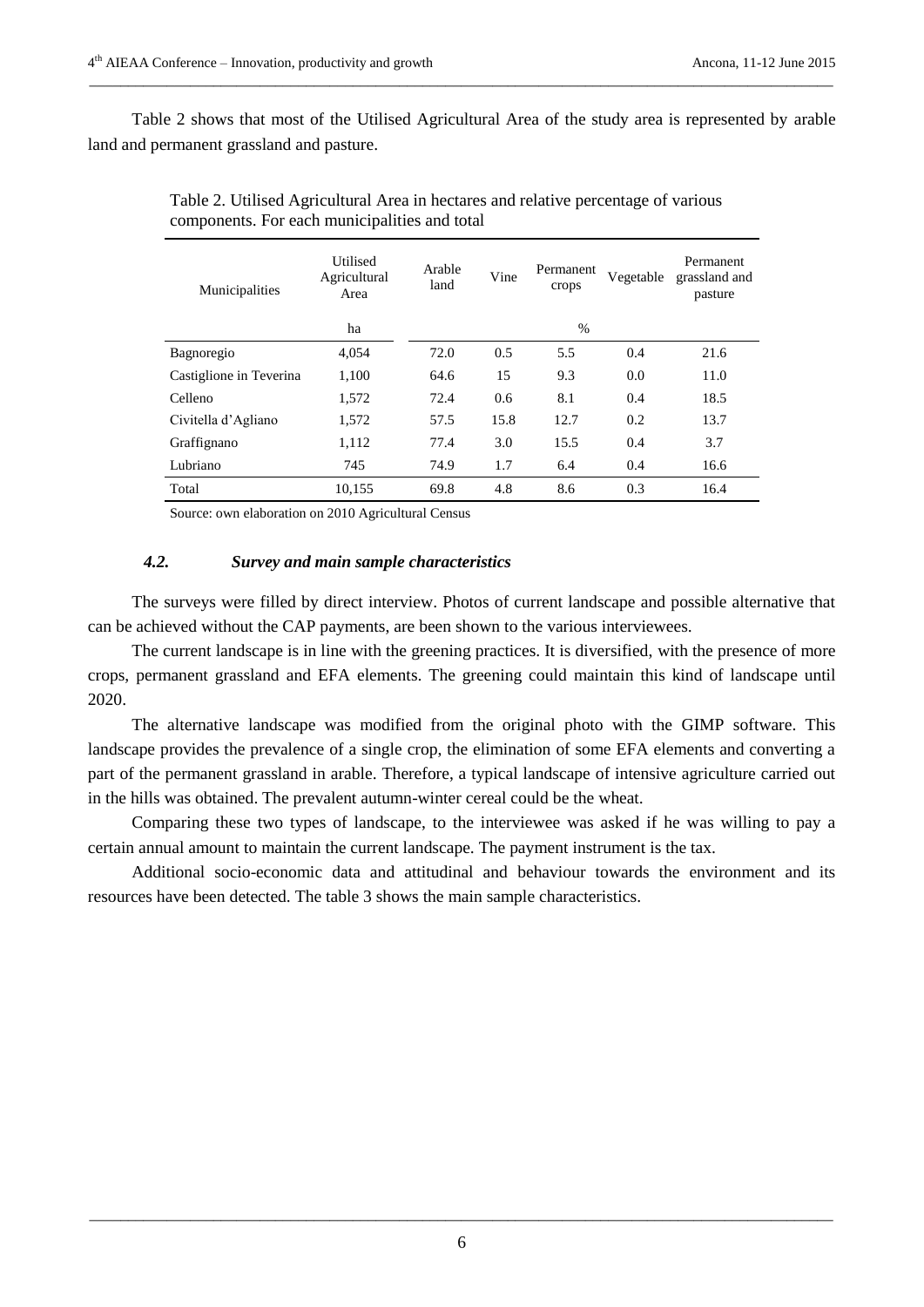| Table 3. Main sample characteristics $(n=150)$ |      |  |  |
|------------------------------------------------|------|--|--|
| Age                                            | $\%$ |  |  |
| $<$ 30                                         | 24.7 |  |  |
| $31 - 50$                                      | 36   |  |  |
| 51-70                                          | 28   |  |  |
| >70                                            | 11.3 |  |  |
| <b>Educational</b> level                       | %    |  |  |
| degree                                         | 28.7 |  |  |
| others                                         | 71.3 |  |  |
| Gender                                         | %    |  |  |
| male                                           | 53.3 |  |  |
| female                                         | 46.7 |  |  |
| Household income                               | $\%$ |  |  |
| $0 - 15,000$                                   | 24.7 |  |  |
| $15,000 - 30,000$                              | 37.3 |  |  |
| $30,000 - 45,000$                              | 24   |  |  |
| $45,000 - 60,000$                              | 9.3  |  |  |
| > 60,000                                       | 4.7  |  |  |

Source: own elaboration on survey data

#### **5. RESULTS**

1

#### *5.1. Estimation results*

A logit-linear model was used to estimate the parameters and to define the WTP of the sample. After several tests the model that has given the best responses in terms of significance is the one with the following parameters:

- BID: amount proposed to the interviewee;
- OCC: dummy variable that identifies occupation with fixed monthly income;
- FAM: variable that expresses the dependent family members number;
- FEM: dummy variable that identifies the female interviewee;
- AGE: variable that identifies the age of the interviewee;
- FARM: dummy variable that identifies those who see farming as a source of future income;
- LAND: dummy variable that identifies the owners of agricultural land;
- BRAND: dummy variable that expresses the deep knowledge of product and territory brands;
- SUST: dummy variable that expresses the importance of sustainability for the territorial development1;
- CROPS: dummy variable that identifies the presence of more crops such as most relevant aspect for the landscape;
- HISTC: dummy variable that identifies the historical center as the main element to be protected. The following table report the main estimation results.

<sup>&</sup>lt;sup>1</sup> Sustainable territorial development has been framed with three aspects: 1) knowledge of environmental and landscape policies and actions; 2) participation in the processes of planning and land management for the social and economic development of the territory; 3) strengthening the tradition, culture and local products for the social and economic development of the territory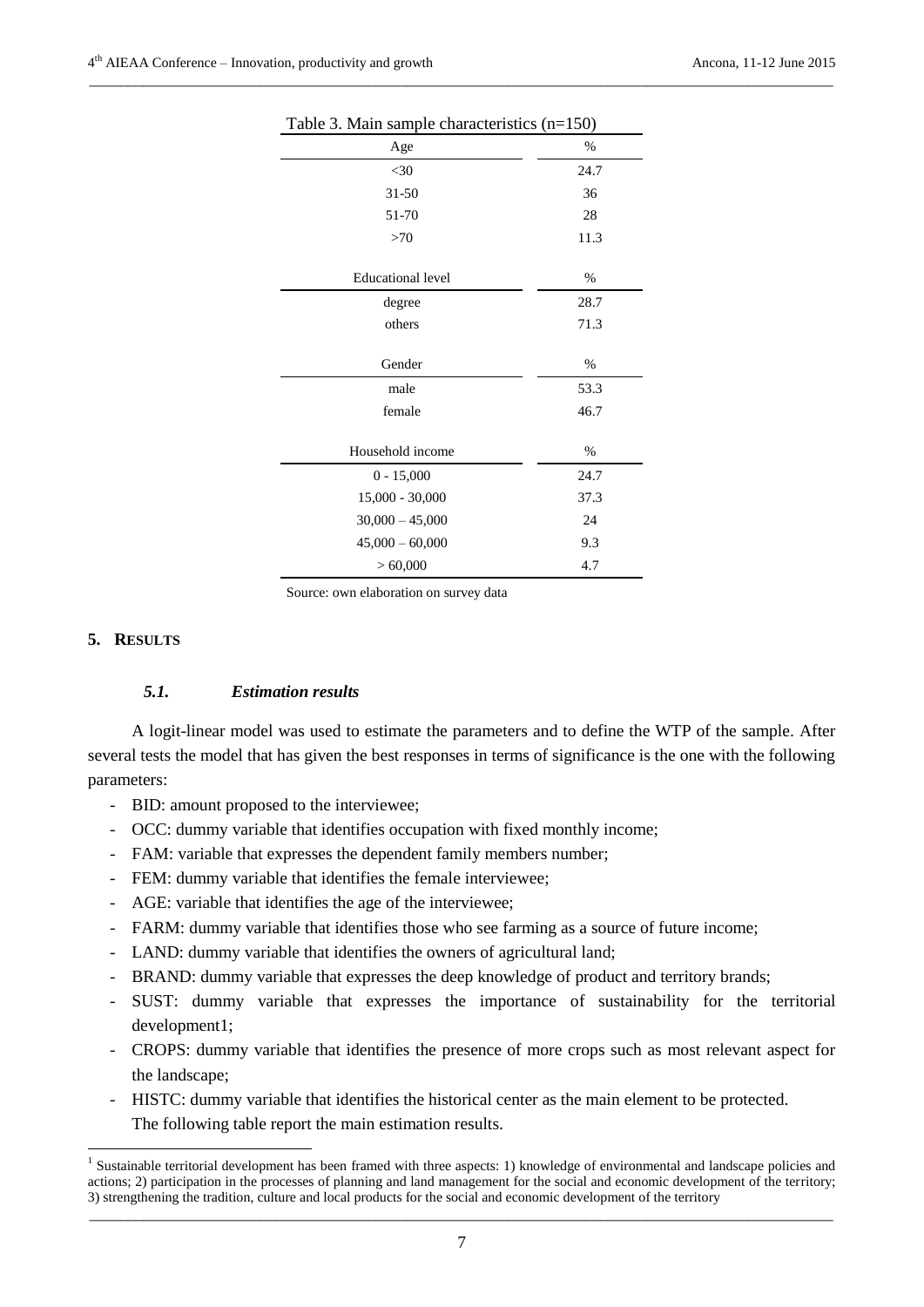| Variable           | Coefficient | Std. Error       | z-Statistic | Prob. |
|--------------------|-------------|------------------|-------------|-------|
| $\mathcal{C}$      | 1.71        | 0.88             | 1.94        | 0.05  |
| <b>BID</b>         | $-0.02$     | 0.01             | $-3.44$     | 0.00  |
| OCC                | 2.29        | 0.68             | 3.38        | 0.00  |
| <b>FAM</b>         | $-0.86$     | 0.51             | $-1.70$     | 0.09  |
| <b>FEM</b>         | $-0.89$     | 0.47             | $-1.89$     | 0.06  |
| AGE                | $-0.01$     | 0.01             | $-0.93$     | 0.35  |
| <b>FARM</b>        | 1.12        | 0.46             | 2.41        | 0.02  |
| <b>LAND</b>        | $-0.43$     | 0.45             | $-0.96$     | 0.34  |
| <b>BRAND</b>       | 0.29        | 0.60             | 0.49        | 0.63  |
| <b>SUST</b>        | 2.63        | 0.74             | 3.55        | 0.00  |
| <b>CROPS</b>       | 0.94        | 0.44             | 2.14        | 0.03  |
| <b>HISTC</b>       | $-0.89$     | 0.48             | $-1.85$     | 0.06  |
| McFadden R-squared | 0.30        |                  |             |       |
| Obs with $Dep=0$   | 77          | Obs with $Dep=1$ |             | 73    |

The most significant variables in addition to the BID, are OCC and SUST. The occupation with fixed monthly income leads to a higher probability to affirmative response as the Importance of sustainability for the territorial development.

After that, there are other variables that influence positively the affirmative response on the willingness to pay: FARM e CROPS. Concerning the second varibiabile, it could mean that the crop diversification practice can have positive and beneficial to society, at least in terms of landscape. This is a very intreressante result, since there is much debate about the effectiveness of the practice as it has been set in terms of agro-environmental.

Other variables that are less significant are FAM, FEM and HISTC. Considering the coefficients signs, it is less willing to pay, those with a larger number of dependent family members, who is of female gender and who identifies the historical center as the main element to be protected.

Once estimated the α and β parameters, it's possible to calculate the sample WTP that is equal to 94.8 €/family/annual.

Assuming the theoretical conditions at the base of perfectly competitive market, this value can be considered as the marginal benefit of the various users of the landscape

#### *5.2. Cost-benefit analysis*

To obtain the total benefits resulting from the current agroforestry landscape, the median value must be multiplied by the the number of resident households. This value according to ISTAT data is equal to 5,507. The total benefits divided by the total agricultural is equal to 38.4  $\epsilon$  (Table 5).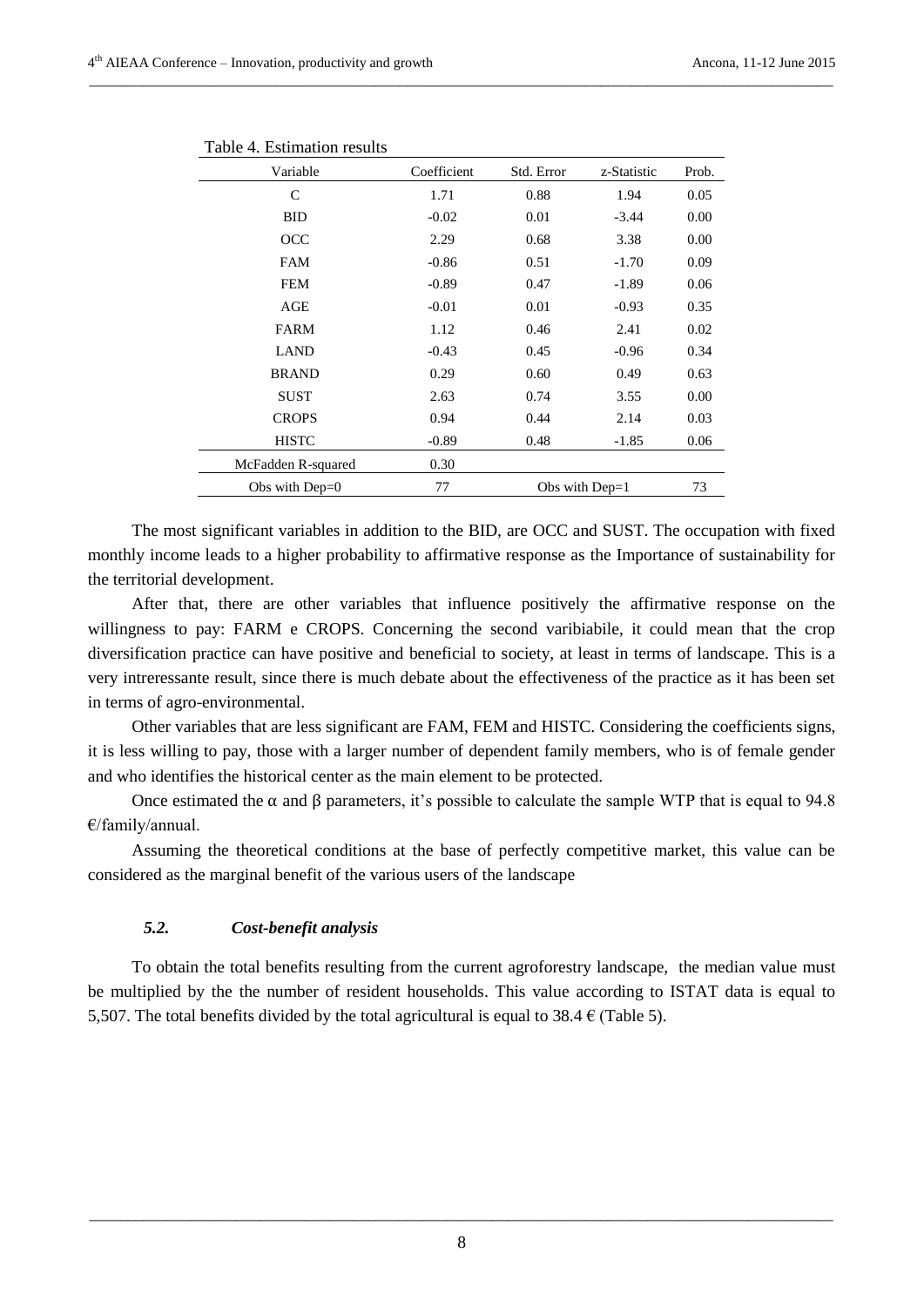| Table 5. Cost-benefit analysis of the <i>Greening</i> |                     |                  |
|-------------------------------------------------------|---------------------|------------------|
| <b>Benefits</b>                                       | Costs               | Benefits / Costs |
| € 521,834                                             | € 1,278,494         | 40.8%            |
| €/ha 38.4                                             | $\epsilon$ /ha 94.0 | 40.8%            |

Regarding the policy costs, it was hypothesized a unitary greening payment equal to 94  $\epsilon$ /ha and that all the total agricultural area is affected by greening. So the total cost seems to be the maximum cost that can be achieved.

Comparing benefits and costs, is achieved a ratio of about 41%. This percentage is high considering that the estimated benefits are those due mainly and/or exclusively by the visual perception of the current agroforestry landscape.

#### **6. DISCUSSIONS AND CONCLUSIONS**

The analysis conducted has tried to quantify in monetary level the value of agroforestry landscape which has the characteristics desired by greening.

Through direct interviews to a residents sample, 150 valid survey were compiled in order to obtain different data and information on the sample. An econometric model has allowed to obtain the WTP of the sample and the influence of different variables on the response.

The effectiveness of greening in terms of benefits and costs is one of the most interesting aspects to be analyzed, considering the application rules and the financial budget of this environmental instrument.

While in terms of the politic costs, the monetary quantification appears to be less problematic, benefits require the use of specific methods that can quantify in terms of monetary value of the goods that have no market. Among these certainly one of the most applied is contingent valuation.

From the methodological point of view, the application of this method seems appropriate and in particular the estimated conduct is robust and significant in statistic terms.

The main result shows a high ratio of benefits to costs (approximately 41%) that seems to justify public spending to maintain the current landscape considering that in addition to the benefits of visual perception of the landscape, the greening should provide additional benefits such as biodiversity conservation, mitigation and adaptation to climate change and other environmental in general.

The high ratio of benefits and costs may be due to the fact that respondents have perceived by comparing photos other type of environmental benefits over the side mainly aesthetic.

In fact among the variables that most influence the likelihood to affirmative answer there is that relating to the sustainable territorial development. A citizen sensible and expert of environmental policies is willing to pay more to maintain the current landscape and therefore information, dissemination and awareness raising activities on issues regarding the environment and the landscape seem needed.

Another important variable in statistical terms and in the current social context is related to occupation with fixed monthly income. Those who have more certainty of a fixed monthly salary are willing to allocate the own income to public goods.

In conclusion, the analysis shows that the greening is in accordance to the new objectives of the CAP and in general to those of Europe 2020 strategy.

In fact to obtain a social and territorial cohesion in a context of financial and environmental sustainability, the maintenance of territories agroforestry is one of the first steps required. In these territories,

*\_\_\_\_\_\_\_\_\_\_\_\_\_\_\_\_\_\_\_\_\_\_\_\_\_\_\_\_\_\_\_\_\_\_\_\_\_\_\_\_\_\_\_\_\_\_\_\_\_\_\_\_\_\_\_\_\_\_\_\_\_\_\_\_\_\_\_\_\_\_\_\_\_\_\_\_\_\_\_\_\_\_\_\_\_\_\_\_\_\_\_\_\_\_\_\_* 9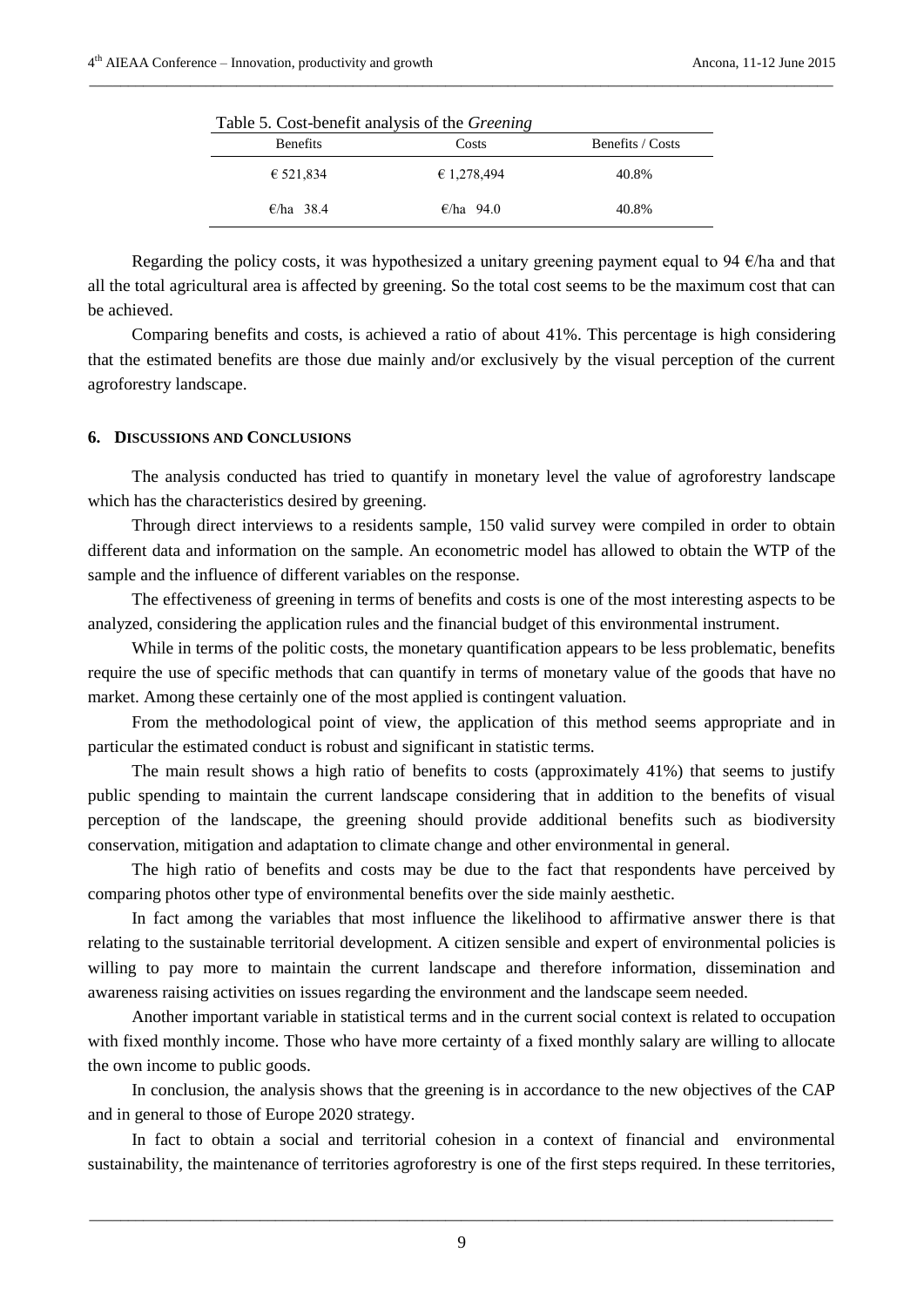the landscape plays a key role because it generates a number of benefits that make it more attractive and more competitive all the territorial system.

*\_\_\_\_\_\_\_\_\_\_\_\_\_\_\_\_\_\_\_\_\_\_\_\_\_\_\_\_\_\_\_\_\_\_\_\_\_\_\_\_\_\_\_\_\_\_\_\_\_\_\_\_\_\_\_\_\_\_\_\_\_\_\_\_\_\_\_\_\_\_\_\_\_\_\_\_\_\_\_\_\_\_\_\_\_\_\_\_\_\_\_\_\_\_\_\_*

#### **REFERENCES**

Ahmadi Vosough B., Shrestha S., Thomson S.G., Barnes A. P., Stott A. W. (2015). Impacts of greening measures and flat rate regional payments of the Common Agricultural Policy on Scottish beef and sheep farms. Journal of Agricultural Science, Page 1 of 13.

Allen B., Buckwell A., Baldock D., Menadue H. (2012). Maximising Environmental Benefits through Ecological Focus Areas. IEEP report.

Barbieri C., Valdivia C. (2010). Recreational multifunctionality and its implications for agroforestry diffusion, Agroforestry Systems, 79(1), 5-18.

Ciriacy-Wantrup S.V. (1947). Capital returns from soil conservation practices. Journal of Farm Economics 29:1181– 1196.

Chiron F., Princé K., Paracchini M. L., Bulgheroni C., Jiguet F. (2013). Forecasting the potential impacts of CAP-associated land use changes on farmland birds at the national level. Agriculture, Ecosystems and Environment 176 (2013) 17- 23.

Cooper J., Loomis J. (1992). Sinsitivy of Willingness-to-Pay to Bid Design in Dichotomus Choice Contingent Valuation Models, Land Economics, 68.

Cummings R.G., Brookshire D.S., Schulze W.D. (1986). Valuing environmental goods: a state of the arts assessment of the contingent valuation method. Totowa, NJ: Roweman and Allanheld.

Davis R. (1963). The value of outdoor recreation: an economic study of the marine woods. PhD Thesis. Harvard University.

Desvousges W.H., Johnson F.R., Dunford R.W., Boyle K.J., Hudson S.P., Wilson N. (1993). Measuring natural resource damages with contingent valuation: tests of validity and reliability. In: Hausman JA, editor. Contingent valuation: a critical assessment. Amsterdam: North Holland; p. 91– 159.

Hanemann W. M. (1989). Welfare evaluations in contingent valuation experiments whit discrete responses: Reply. American journal of agricultural economics, 71.

Hodge I., (2009). Agri-environment policy in an era of lower government expenditure: CAP reform and conservation payments, Journal of Environmental Planning and Management, Vol, 56, No, 2, March 2013, 254–270.

Idda L., Pulina P., Madau F.A., Sini P,M., Orru E. and Benedetto G. (2006). Il paesaggio nelle politiche di sviluppo rurale della Sardegna. In: Marangon F, (ed, Edited by), "Gli interventi paesaggistico-ambientali nelle politiche regionali di sviluppo rurale", Milano, Franco Angeli, pp, 321-340.

Marangon F., and Tempesta T. (2001). L'impatto paesaggistico della viticoltura collinare. Una valutazione economica in zone DOC del Friuli Venezia Giulia. In: Marangon F, and, Tempesta T, (eds,), La valutazione dei beni ambientali come supporto alle decisioni pubbliche, Una riflessione alla luce delle normativa comunitaria e nazionale, Udine, Forume, pp, 115-133.

McFadden D., Leonard G. (1993). Iussen in the Contingent Valuation of Enviromental Goods: Methodologies for Data Collection and Analysis, in Hausman J. (ed), Contingent Valuation: A Critical Appraisal, North-Holland, Amsterdam.

Mitchell R.C., Carson R.T. (1989). Using surveys to value public goods: the contingent valuation method. Washington, DC: Resource for the Future.